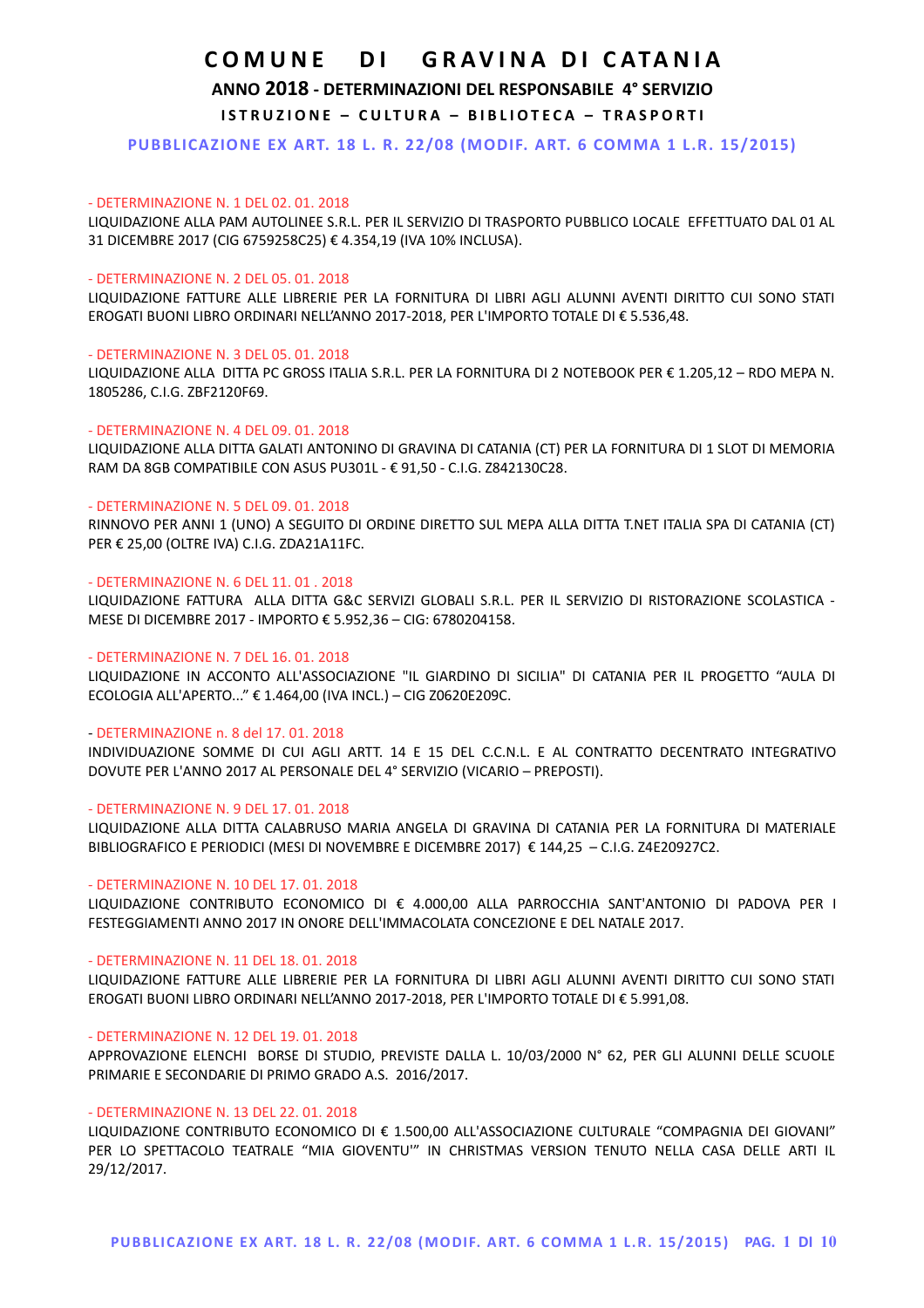**ANNO 2018 - DETERMINAZIONI DEL RESPONSABILE 4° SERVIZIO**

**ISTRUZIONE - CULTURA - BIBLIOTECA - TRASPORTI** 

**PUBBLICAZIONE EX ART. 18 L. R. 22/08 (MODIF. ART. 6 COMMA 1 L.R. 15/2015)**

### - DETERMINAZIONE N. 14 DEL 25. 01. 2018

LIQUIDAZIONE CONTRIBUTO ECONOMICO DI € 500,00 ALLA PARROCCHIA SANT'ANTONIO DI PADOVA PER I FESTEGGIAMENTI IN ONORE DELLA MADONNA DEL ROSARIO ANNO 2017.

## - DETERMINAZIONE N. 15 DEL 26. 01. 2018

LIQUIDAZIONE FATTURE ALLE LIBRERIE PER LA FORNITURA DI LIBRI AGLI ALUNNI AVENTI DIRITTO CUI SONO STATI EROGATI BUONI LIBRO ORDINARI NELL'ANNO 2017-2018, PER L'IMPORTO TOTALE DI € 2.334,39.

### - DETERMINAZIONE N. 16 DEL 30. 01. 2018

LIQUIDAZIONE FATTURA T.NET ITALIA SPA PER IL RINNOVO ANNUALE DELA CASELLA P.E.C. DEL 4° SERVIZIO - € 25,00 (OLTRE IVA) C.I.G. ZDA21A11FC.

## - DETERMINAZIONE N. 17 DEL 01. 02. 2018

LIQUIDAZIONE ALLA PAM AUTOLINEE S.R.L. PER IL SERVIZIO DI TRASPORTO PUBBLICO LOCALE EFFETTUATO DAL 01 AL 31 GENNAIO 2018 (CIG 6759258C25) € 4.732,81 (IVA 10% INCLUSA).

## - DETERMINAZIONE N. 18 DEL 02. 02. 2018

LIQUIDAZIONE FATTURE ALLE LIBRERIE PER LA FORNITURA DI LIBRI AGLI ALUNNI AVENTI DIRITTO CUI SONO STATI EROGATI BUONI LIBRO ORDINARI NELL'ANNO 2017-2018, PER L'IMPORTO TOTALE DI € 1.859,30.

### - DETERMINAZIONE N. 19 DEL 05. 02. 2018

LIQUIDAZIONE ALLA DITTA GALATI ANTONINO DI GRAVINA DI CATANIA (CT) PER LA FORNITURA DI MATERIALE DI CANCELLERIA - € 1.538,54 - C.I.G. ZC52133921.

## - DETERMINAZIONE N. 20 DEL 13. 02. 2018

LIQUIDAZIONE FATTURE ALLE LIBRERIE PER LA FORNITURA DI LIBRI AGLI ALUNNI AVENTI DIRITTO CUI SONO STATI EROGATI BUONI LIBRO ORDINARI NELL'ANNO 2017-2018, PER L'IMPORTO TOTALE DI € 1.260,15.

### - DETERMINAZIONE N. 21 DEL 13. 02. 2018

LIQUIDAZIONE FATTURA ALLA DITTA LIBRERIA BONANZINGA DI MESSINA PER LA FORNITURA DI MATERIALE BIBLIOGRAFICO PER UN IMPORTO DI € 2.499,00 C.I.G. ZCD21448EA – CUP G14H17001150002.

## - DETERMINAZIONE N. 22 DEL 14. 02 . 2018

LIQUIDAZIONE FATTURA ALLA DITTA G&C SERVIZI GLOBALI S.R.L. PER IL SERVIZIO DI RISTORAZIONE SCOLASTICA - MESE DI GENNAIO 2018 - IMPORTO € 7.443,01 – CIG: 6780204158.

### - DETERMINAZIONE N. 23 DEL 15. 02. 2018

LIQUIDAZIONE CONTRIBUTO STRAORDINARIO DI € 2.000,00 ALL'ASSOCIAZIONE CULTURALE "AMICI DELL'ARTE" PER IL 7° CONCERTO DI NATALE 2017 TENUTO PRESSO LA CHIESA MADRE DI GRAVINA DI CATANIA.

### - DETERMINAZIONE N. 25 DEL 20. 02. 2018

LIQUIDAZIONE SOMME ALLE SCUOLE DI GRAVINA DI CT PER L'ACQUISTO DEL MATERIALE NECESSARIO AL LORO FUNZIONAMENTO A. S. 2017/2018.

## - DETERMINAZIONE N. 23 DEL 15. 02. 2018

LIQUIDAZIONE CONTRIBUTO STRAORDINARIO DI € 2.500,00 ALL'ASSOCIAZIONE "GRAVINA ARTE" PER IL FESTIVAL INDIPENDENTE DI CINEMA BREVE "VIA DEI CORTI" TENUTO DAL 13 AL 17 DICEMBRE PRESSO L'AUDITORIUM A. MUSCO DI GRAVINA DI CATANIA.

## - DETERMINAZIONE N. 27 DEL 23. 02. 2018

LIQUIDAZIONE CONTRIBUTO ORDINARIO DI € 9.500,00 CONCESSO ALL'ASSOCIAZIONE "GRAVINA ARTE" PER LE SPESE DA QUESTA SOSTENUTE PER LE ATTIVITA' SOCIALI DELL'ANNO 2017.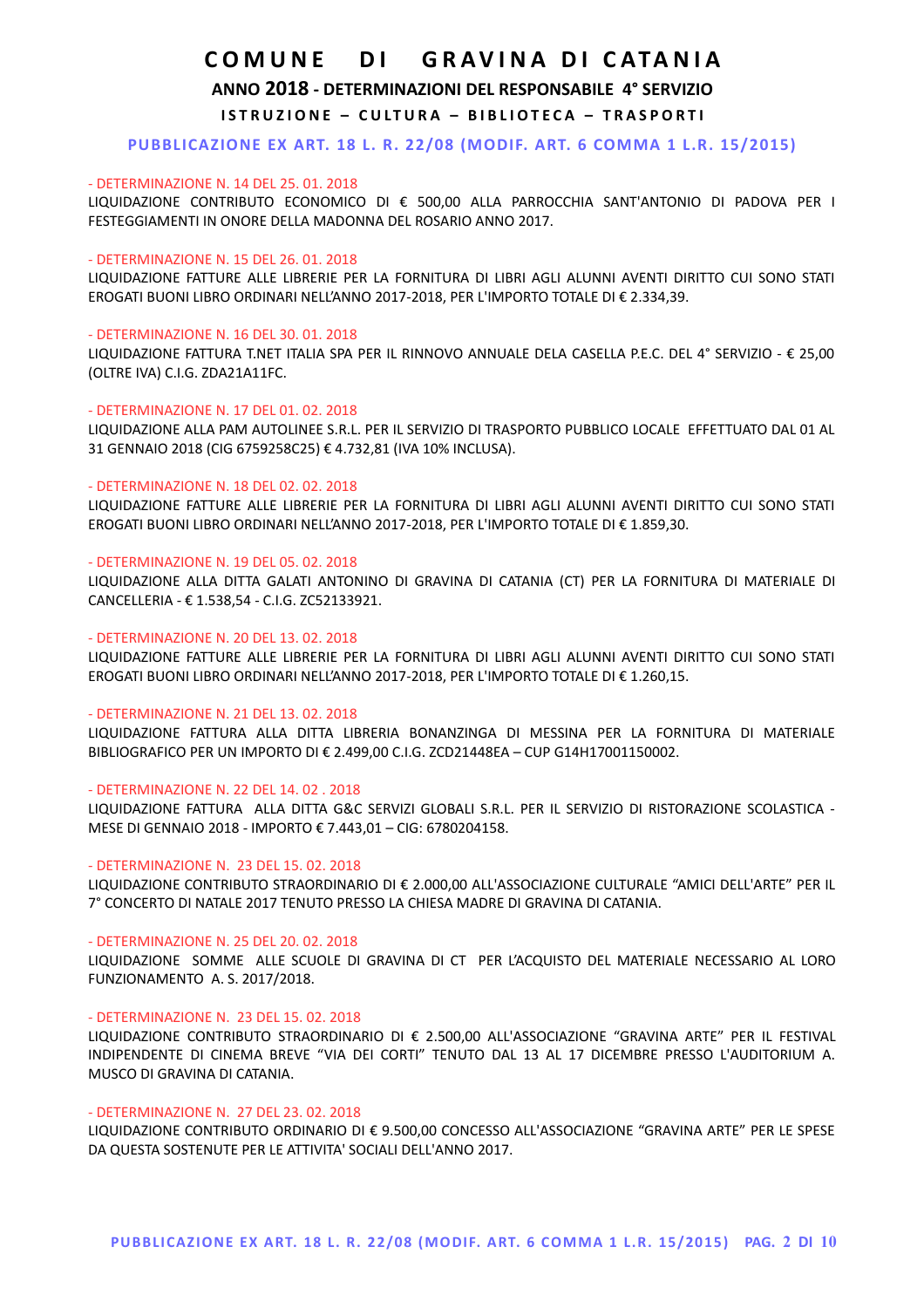## **ANNO 2018 - DETERMINAZIONI DEL RESPONSABILE 4° SERVIZIO**

## **ISTRUZIONE - CULTURA - BIBLIOTECA - TRASPORTI**

## **PUBBLICAZIONE EX ART. 18 L. R. 22/08 (MODIF. ART. 6 COMMA 1 L.R. 15/2015)**

## - DETERMINAZIONE N. 28 DEL 23. 02. 2018

LIQUIDAZIONE FATTURE ALLE LIBRERIE PER LA FORNITURA DI LIBRI AGLI ALUNNI AVENTI DIRITTO CUI SONO STATI EROGATI BUONI LIBRO ORDINARI NELL'ANNO 2017-2018, PER L'IMPORTO TOTALE DI € 1.032,94.

#### - DETERMINAZIONE N. 29 DEL 23. 02. 2018

FORNITURA GRATUITA DEI LIBRI DI TESTO AGLI STUDENTI DELLE FAMIGLIE RESIDENTI PER L'ANNO SCOLASTICO 2015/2016 AI SENSI DELLA L. 448/98. IMPEGNO SOMME.

#### - DETERMINAZIONE N. 30 DEL 01. 03. 2018

LIQUIDAZIONE ALLA PAM AUTOLINEE S.R.L. PER IL SERVIZIO DI TRASPORTO PUBBLICO LOCALE EFFETTUATO DAL 01 AL 28 FEBBRAIO 2018 (CIG 6759258C25) € 4.543,50 (IVA 10% INCLUSA).

#### - DETERMINAZIONE N. 31 DEL 01. 03. 2018

LIQUIDAZIONE FATTURE ALLE LIBRERIE PER LA FORNITURA DI LIBRI AGLI ALUNNI AVENTI DIRITTO CUI SONO STATI EROGATI BUONI LIBRO ORDINARI NELL'ANNO 2017-2018, PER L'IMPORTO TOTALE DI € 4.462,24.

#### - DETERMINAZIONE N. 32 DEL 01. 03. 2018

LIQUIDAZIONE ALLA DITTA DINA PROFESSIONAL S.R.L. DI SAN GIOVANNI LA PUNTA DI € 4.181,78 (IVA INCLUSA) PER LA FORNITURA DI ARREDI SCOLASTICI - TRATTATIVA DIRETTA MEPA N. 352024 C.I.G. Z3821039A8.

#### - DETERMINAZIONE N. 33 DEL 01. 03. 2018

LIQUIDAZIONE ALLA DITTA DINA PROFESSIONAL S.R.L. DI SAN GIOVANNI LA PUNTA DI € 2.501,00 (IVA INCLUSA) PER LA FORNITURA DI SCAFFALATURE IN LEGNO E ACCIAIO ALLA BIBLIOTECA – R.D.O. MEPA N. 1799632 C.I.G. ZD520ED7DD – CUP G14H17001150002.

## - DETERMINAZIONE N. 34 DEL 02. 03. 2018

LIQUIDAZIONE CONTRIBUTO ECONOMICO DI € 1.500,00 ALL'ASSOCIAZIONE GUIDE E SCOUTS CATTOLICI ITALIANI – GRUPPO CATANIA 1 - PER L'ATTIVITA' "CAMPO INVERNALE 2017".

#### - DETERMINAZIONE N. 35 DEL 06. 03. 2018

LIQUIDAZIONE ALLA DITTA CALABRUSO MARIA ANGELA DI GRAVINA DI CATANIA PER LA FORNITURA DI MATERIALE BIBLIOGRAFICO E PERIODICI (MESI DI GENNAIO E FEBBRAIO 2018) € 114,90 – C.I.G. Z4E20927C2.

### - DETERMINAZIONE N. 36 DEL 15. 03 . 2018

LIQUIDAZIONE FATTURA ALLA DITTA G&C SERVIZI GLOBALI S.R.L. PER IL SERVIZIO DI RISTORAZIONE SCOLASTICA - MESE DI FEBBRAIO 2018 - IMPORTO € 8.135,22 – CIG: 6780204158.

#### - DETERMINAZIONE N. 37 DEL 22. 03. 2018

LIQUIDAZIONE FATTURE ALLE LIBRERIE PER LA FORNITURA DI LIBRI AGLI ALUNNI AVENTI DIRITTO CUI SONO STATI EROGATI BUONI LIBRO ORDINARI NELL'ANNO 2017-2018, PER L'IMPORTO TOTALE DI € 723,03.

### - DETERMINAZIONE N. 38 DEL 22. 03. 2018

LIQUIDAZIONE FATTURE ALLE LIBRERIE PER LA FORNITURA DI LIBRI AGLI ALUNNI AVENTI DIRITTO CUI SONO STATI EROGATI BUONI LIBRO ORDINARI NELL'ANNO 2017-2018, PER L'IMPORTO TOTALE DI € 1.074,24.

#### - DETERMINAZIONE N. 39 DEL 28. 03. 2018

LIQUIDAZIONE CONTRIBUTO ORDINARIO DI € 3.000,00 CONCESSO ALLA FRATERNITA' DI MISERICORDIA DI GRAVINA DI CATANIA O.N.L.U.S. PER LE SPESE DA QUESTA SOSTENUTE PER LE ATTIVITA' SOCIALI DELL'ANNO 2017.

#### - DETERMINAZIONE N. 40 DEL 03. 04. 2018

LIQUIDAZIONE ALLA PAM AUTOLINEE S.R.L. PER IL SERVIZIO DI TRASPORTO PUBBLICO LOCALE EFFETTUATO DAL 01 AL 31 MARZO 2018 (CIG 6759258C25) € 5.111,42 (IVA 10% INCLUSA).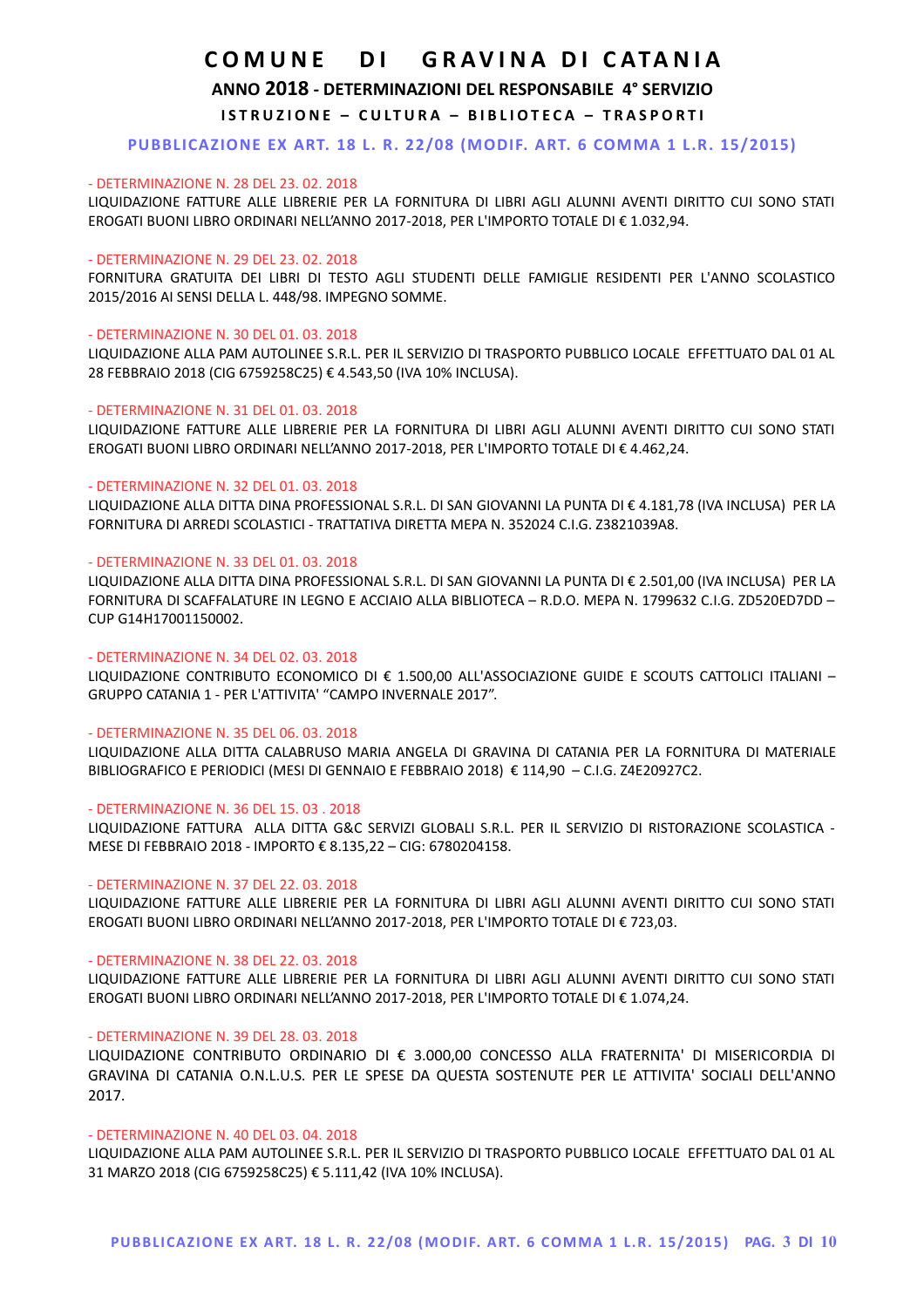**ANNO 2018 - DETERMINAZIONI DEL RESPONSABILE 4° SERVIZIO**

**ISTRUZIONE - CULTURA - BIBLIOTECA - TRASPORTI** 

**PUBBLICAZIONE EX ART. 18 L. R. 22/08 (MODIF. ART. 6 COMMA 1 L.R. 15/2015)**

#### - DETERMINAZIONE N. 41 DEL 04. 04. 2018

PIANO PREVENTIVO DI DETTAGLIO IN MATERIA DI PREVENZIONE DELLA CORRUZIONE E DELLA ILLEGALITA' 4° SERVIZIO – ANNO 2018.

## - DETERMINAZIONE N. 42 DEL 05. 04. 2018

FORNITURA GRATUITA DEI LIBRI DI TESTO AGLI STUDENTI DELLE FAMIGLIE RESIDENTI PER L'ANNO SCOLASTICO 2015/2016 AI SENSI DELLA L. 448/98. LIQUIDAZIONE SOMME.

#### - DETERMINAZIONE N. 43 DELL'11. 04. 2018

RESTITUZIONE ALLA REGIONE SICILIA DELLE SOMME NON UTILIZZATE RELATIVE AL CONTRIBUTO FORNITURA GRATUITA ... LIBRI DI TESTO EX LEGGE 448/98, CAP. REGIONE 7345 CAPO 19° - ANNO SCOLASTICO 2015/2016.

#### - DETERMINAZIONE N. 44 DEL 18. 04. 2018

IMPEGNO SOMMA PER LA EMISSIONE DEI BUONI LIBRO DESTINATI PER GLI ALUNNI DELLE SCUOLE SECONDARIE DI PRIMO GRADO (MEDIE) ANNO SCOLASTICO 2017/2018.

#### - DETERMINAZIONE N. 45 DEL 20. 04. 2018

LIQUIDAZIONE A SALDO ALL'ASSOCIAZIONE "IL GIARDINO DI SICILIA" DI CATANIA PER IL PROGETTO "AULA DI ECOLOGIA ALL'APERTO..." € 1.464,00 (IVA INCL.) – CIG Z0620E209C.

#### - DETERMINAZIONE N. 46 DEL 23. 04 . 2018

LIQUIDAZIONE FATTURA ALLA DITTA G&C SERVIZI GLOBALI S.R.L. PER IL SERVIZIO DI RISTORAZIONE SCOLASTICA - MESE DI MARZO 2018 - IMPORTO € 6.781,64 – CIG: 6780204158.

## - DETERMINAZIONE N. 48 DEL 24. 04. 2018

CONCESSIONE DI UN CONTRIBUTO DI EURO 500,00 (PER COMPLESS. € 1.500,00) ALLE SCUOLE PUBBLICHE GRAVINESI PER LA REALIZZAZIONE DI ATTIVITA' EXTRA-CURRICULARI 2018 – SPESE DI TRASPORTO.

### - DETERMINAZIONE N. 49 DEL 24. 04. 2018

LIQUIDAZIONE FATTURE ALLE LIBRERIE PER LA FORNITURA DI LIBRI AGLI ALUNNI AVENTI DIRITTO CUI SONO STATI EROGATI BUONI LIBRO ORDINARI NELL'ANNO 2017-2018, PER L'IMPORTO TOTALE DI € 1.735,36.

### - DETERMINAZIONE N. 50 DEL 30. 04. 2018

LIQUIDAZIONE FATTURE ALLE LIBRERIE PER LA FORNITURA DI LIBRI AGLI ALUNNI AVENTI DIRITTO CUI SONO STATI EROGATI BUONI LIBRO ORDINARI NELL'ANNO 2017-2018, PER L'IMPORTO TOTALE DI € 2.003,87.

#### - DETERMINAZIONE N. 51 DEL 07. 05. 2018

LIQUIDAZIONE ALLA PAM AUTOLINEE S.R.L. PER IL SERVIZIO DI TRASPORTO PUBBLICO LOCALE EFFETTUATO DAL 01 AL 30 APRILE 2018 (CIG 6759258C25) € 4.354,18 (IVA 10% INCLUSA).

## - DETERMINAZIONE N. 52 DEL 08. 05. 2018

LIQUIDAZIONE FATTURE ALLE LIBRERIE PER LA FORNITURA DI LIBRI AGLI ALUNNI AVENTI DIRITTO CUI SONO STATI EROGATI BUONI LIBRO ORDINARI NELL'ANNO 2017-2018, PER L'IMPORTO TOTALE DI € 351,19.

### - DETERMINAZIONE N. 53 DEL 09. 05. 2018

LIQUIDAZIONE FATTURA ALLA DITTA I.B.S. (INTERNET BOOKSHOP ITALIA S.R.L.) DI ASSAGO (MI) PER LA FORNITURA DI PUBBLICAZIONI PER UN IMPORTO DI € 100,89 – C.I.G. ZE720BB2D9.

## - DETERMINAZIONE N. 54 DEL 17. 05. 2018

LIQUIDAZIONE FATTURA ALLA DITTA G&C SERVIZI GLOBALI S.R.L. PER IL SERVIZIO DI RISTORAZIONE SCOLASTICA - MESE DI APRILE 2018 - IMPORTO € 6.922,14 – CIG: 6780204158.

#### - DETERMINAZIONE N. 55 DEL 22. 05. 2018

PIANO DEGLI OBIETTIVI ASSEGNATI AI DIPENDENTI DEL 4° SERVIZIO PER L'ANNO 2018.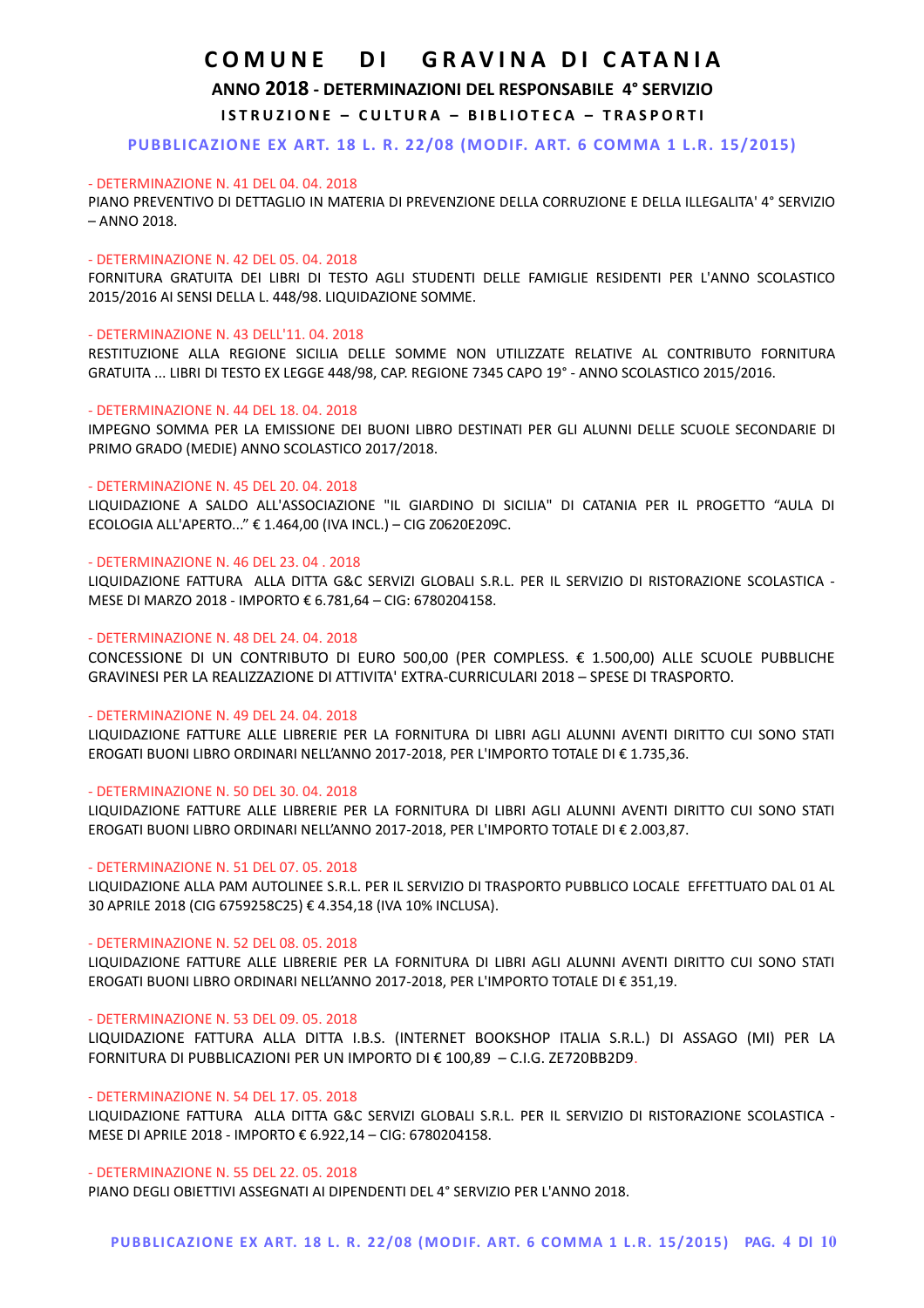## **ANNO 2018 - DETERMINAZIONI DEL RESPONSABILE 4° SERVIZIO**

**ISTRUZIONE - CULTURA - BIBLIOTECA - TRASPORTI** 

**PUBBLICAZIONE EX ART. 18 L. R. 22/08 (MODIF. ART. 6 COMMA 1 L.R. 15/2015)**

### - DETERMINAZIONE N. 56 DEL 25. 05. 2018

LIQUIDAZIONE FATTURE ALLE LIBRERIE PER LA FORNITURA DI LIBRI AGLI ALUNNI AVENTI DIRITTO CUI SONO STATI EROGATI BUONI LIBRO ORDINARI NELL'ANNO 2017-2018, PER L'IMPORTO TOTALE DI € 661,08.

#### - DETERMINAZIONE N. 57 DEL 29. 05. 2018

CONTRIBUTO ALLE FAMIGLIE DI BAMBINI E BAMBINE DELLE CLASSI PRIMAVERA E DELL'INFANZIA PER IL PARZIALE RECUPERO DELLE SPESE SOSTENUTE NELL'A.S. 2017-2018 – DECRETO LGS. 65/2017 E DELIBERA DI G.C. N. 41/2018: APPROVAZIONE AVVISO PUBBLICO, MODULISTICA, ACCERTAMENTO DELLE SOMME IN ENTRATA E LORO IMPEGNO AL BILANCIO COMUNALE.

#### - DETERMINAZIONE N. 58 DEL 30. 05. 2018

LIQUIDAZIONE FATTURA ALLA DITTA TEC S.R.L. PER IL NOLEGGIO DI UNA FOTOCOPIATRICE MULTIFUNZIONE. PERIODO I E II TRIMESTRE 2018 - € 651,48 – C.I.G. ZA1213ECA8.

## - DETERMINAZIONE N. 59 DEL 30. 05. 2018

CONCESSIONE CONTRIBUTO ECONOMICO DI € 6.000,00 ALLA PARROCCHIA SANT'ANTONIO DI PADOVA PER I FESTEGGIAMENTI IN ONORE DEL SANTO PATRONO DEL 13/06/2018.

#### - DETERMINAZIONE N. 60 DEL 05. 06. 2018

LIQUIDAZIONE ALLA PAM AUTOLINEE S.R.L. PER IL SERVIZIO DI TRASPORTO PUBBLICO LOCALE EFFETTUATO DAL 01 AL 31 MAGGIO 2018 (CIG 6759258C25) € 4.922,11 (IVA 10% INCLUSA).

#### - DETERMINAZIONE N. 61 DEL 06. 06. 2018

LIQUIDAZIONE FATTURE ALLE LIBRERIE PER LA FORNITURA DI LIBRI AGLI ALUNNI AVENTI DIRITTO CUI SONO STATI EROGATI BUONI LIBRO ORDINARI NELL'ANNO 2017-2018, PER L'IMPORTO TOTALE DI € 413,18.

#### - DETERMINAZIONE n. 62 del 06. 06. 2018

INDIVIDUAZIONE E LIQUIDAZIONE SOMME INCENTIVANTI LA PRODUTTIVITA' INDIVIDUALE DOVUTE PER L'ANNO 2017 AL PERSONALE DEL 4° SERVIZIO.

## - DETERMINAZIONE n. 63 del 07. 06. 2018

ANNULLAMENTO IN AUTOTUTELA DELLA DETERMINAZIONE N. 62/2018.

### - DETERMINAZIONE N. 64 DEL 12. 06. 2018

LIQUIDAZIONE FATTURA ALLA DITTA G&C SERVIZI GLOBALI S.R.L. PER IL SERVIZIO DI RISTORAZIONE SCOLASTICA - MESE DI MAGGIO 2018 - IMPORTO € 8.145,51 – CIG: 6780204158.

### - DETERMINAZIONE N. 65 DEL 29. 06. 2018

LIQUIDAZIONE CONTRIBUTO ECONOMICO DI € 6.000,00 ALLA PARROCCHIA SANT'ANTONIO DI PADOVA PER I FESTEGGIAMENTI IN ONORE DEL SANTO PATRONO DAL 31 MAGGIO AL 13 GIUGNO 2018.

## - DETERMINAZIONE N. 66 DEL 03. 07. 2018

LIQUIDAZIONE FATTURE ALLE LIBRERIE PER LA FORNITURA DI LIBRI AGLI ALUNNI AVENTI DIRITTO CUI SONO STATI EROGATI BUONI LIBRO ORDINARI NELL'ANNO 2017-2018, PER L'IMPORTO TOTALE DI € 123,96.

#### - DETERMINAZIONE N. 67 DEL 03. 07. 2018

LIQUIDAZIONE ALLA PAM AUTOLINEE S.R.L. PER IL SERVIZIO DI TRASPORTO PUBBLICO LOCALE EFFETTUATO DAL 01 AL 30 GIUGNO 2018 (CIG 6759258C25) € 4.922,11 (IVA 10% INCLUSA).

### - DETERMINAZIONE n. 68 del 04. 07. 2018

INDIVIDUAZIONE E LIQUIDAZIONE SOMME INCENTIVANTI LA PRODUTTIVITA' INDIVIDUALE DOVUTE PER L'ANNO 2017 AL PERSONALE DEL 4° SERVIZIO.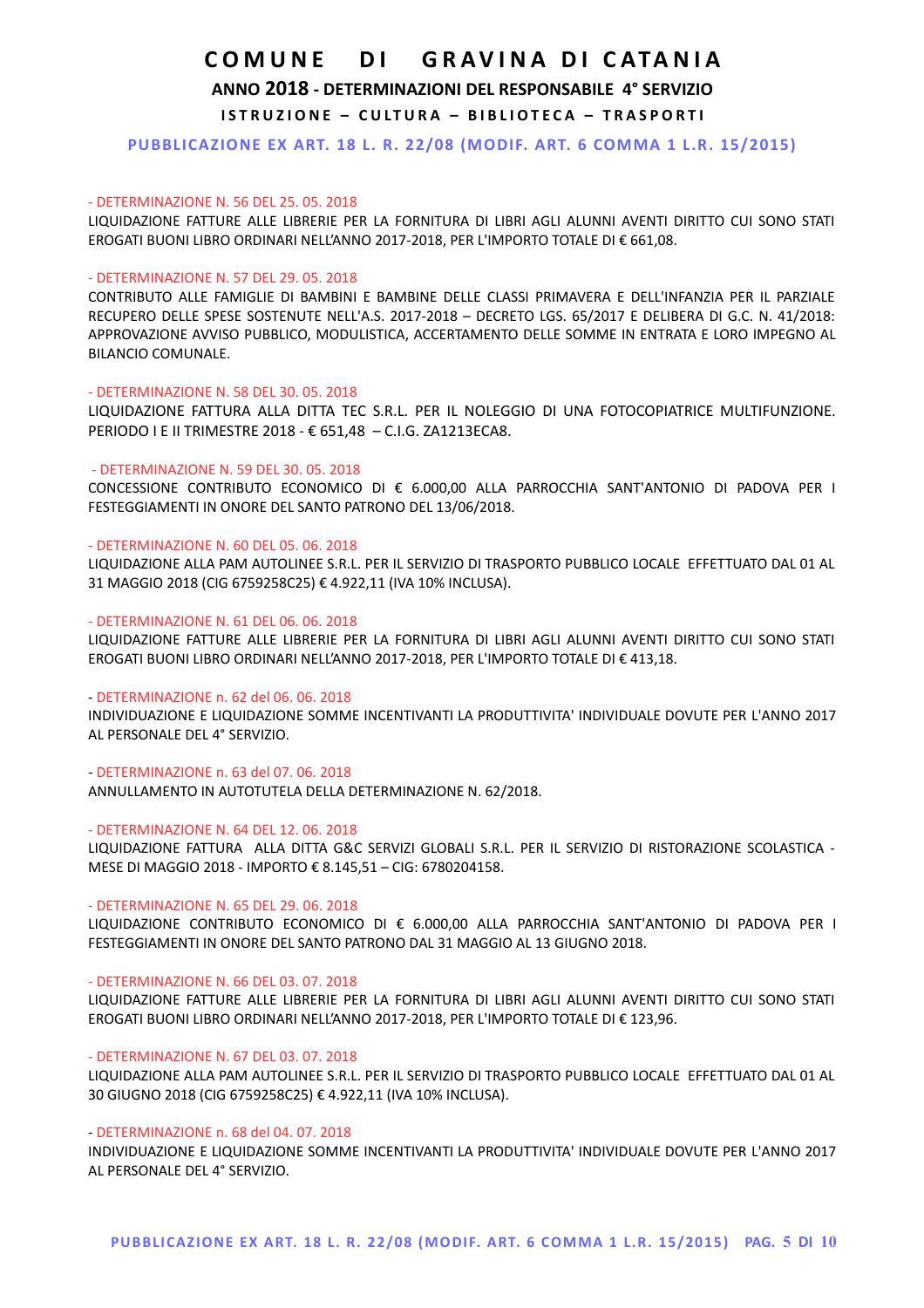**ANNO 2018 - DETERMINAZIONI DEL RESPONSABILE 4° SERVIZIO**

**ISTRUZIONE - CULTURA - BIBLIOTECA - TRASPORTI** 

**PUBBLICAZIONE EX ART. 18 L. R. 22/08 (MODIF. ART. 6 COMMA 1 L.R. 15/2015)**

#### - DETERMINAZIONE N. 69 DEL 05. 07. 2018

LIQUIDAZIONE ALLA DITTA CALABRUSO MARIA ANGELA DI GRAVINA DI CATANIA PER LA FORNITURA DI MATERIALE BIBLIOGRAFICO E PERIODICI (MESI DI MARZO-APRILE-MAGGIO-GIUGNO 2018) € 169,30 – C.I.G. Z4E20927C2.

#### - DETERMINAZIONE N. 70 DEL 05. 07. 2018

LIQUIDAZIONE FATTURA ALLA DITTA I.B.S. (INTERNET BOOKSHOP ITALIA) S.R.L. DI ASSAGO (MI) PER LA FORNITURA DI PUBBLICAZIONI PER UN IMPORTO DI € 275,09 – C.I.G. ZE720BB2D9.

#### - DETERMINAZIONE N. 71 DEL 12. 07. 2018

LIQUIDAZIONE CONTRIBUTO DI € 1.900,00 CONCESSO ALL'I.C.S. "G. RODARI-G. NOSENGO" DI GRAVINA DI CATANIA PER ATTIVITA' EXTRA-CURRICULARI A.S. 2017-2018.

## - DETERMINAZIONE N. 72 DEL 12. 07. 2018

APPROVAZIONE ELENCHI BENEFICIARI BORSE DI STUDIO, PREVISTE DALLA L. 10/03/2000 N° 62, PER GLI ALUNNI DELLE SCUOLE PRIMARIE E SECONDARIE DI PRIMO GRADO A.S. 2017/2018.

#### - DETERMINAZIONE N. 73 DEL 23. 07. 2018

LIQUIDAZIONE FATTURA ALLA DITTA G&C SERVIZI GLOBALI S.R.L. PER IL SERVIZIO DI RISTORAZIONE SCOLASTICA - MESE DI GIUGNO 2018 - IMPORTO € 2.316,52 – CIG: 6780204158.

#### - DETERMINAZIONE N. 74 DEL 02. 08. 2018

LIQUIDAZIONE ALLA PAM AUTOLINEE S.R.L. PER IL SERVIZIO DI TRASPORTO PUBBLICO LOCALE EFFETTUATO DAL 01 AL 31 LUGLIO 2018 (CIG 6759258C25) € 4.922,11 (IVA 10% INCLUSA).

#### - DETERMINAZIONE N. 75 DEL 06. 08. 2018

LIQUIDAZIONE CONTRIBUTO DI € 1.000,00 CONCESSO AL 3° C.D. "GIOVANNI PAOLO II" DI GRAVINA DI CATANIA PER ATTIVITA' EXTRA-CURRICULARI A.S. 2017-2018.

#### - DETERMINAZIONE N. 76 DEL 21. 08. 2018

ACQUISTO DI ARREDI SCOLASTICI PER UN IMPORTO DI € 4.000,00 (IVA INCLUSA) – DETERMINA A CONTRATTARE E IMPEGNO SOMME – C.I.G. Z1E24AD98C.

## - DETERMINAZIONE N. 77 DEL 24. 08. 2018

IMPEGNO SOMME PER IL RIMBORSO DELLE SPESE DI TRASPORTO DEGLI STUDENTI DELLA SCUOLA SECONDARIA DI II GRADO (A.S. 2017/2018) € 15.000,00.

## - DETERMINAZIONE N. 78 DEL 31. 08. 2018

LIQUIDAZIONE DELLE SPESE DI TRASPORTO DEGLI STUDENTI DELLA SCUOLA SECONDARIA DI II GRADO (A.S. 2017- 2018).

#### - DETERMINAZIONE N. 79 DEL 03. 09. 2018

LIQUIDAZIONE ALLA PAM AUTOLINEE S.R.L. PER IL SERVIZIO DI TRASPORTO PUBBLICO LOCALE EFFETTUATO DAL 01 AL 31 AGOSTO 2018 € 4.922,11 (IVA 10% INCLUSA – CIG 6759258C25).

### - DETERMINAZIONE N. 80 DEL 04. 09. 2018

LIQUIDAZIONE FATTURE ALLA DITTA I.B.S. (INTERNET BOOKSHOP ITALIA) S.R.L. DI ASSAGO (MI) PER LA FORNITURA DI PUBBLICAZIONI PER UN IMPORTO DI € 117,14 – C.I.G. ZE720BB2D9.

#### - DETERMINAZIONE N. 81 DEL 05. 09. 2018

AFFIDAMENTO TRAMITE R.D.O. SUL MEPA DI UNA FORNITURA DI ARREDI SCOLASTICI ALLA CATANESE FORNITURE E MOBILI DI CATANESE PIETRO DI CACCAMO (PA) PER UNA SPESA COMPLESSIVA € 4.000,00 (IVA INCL.) C.I.G. Z1E24AD98C.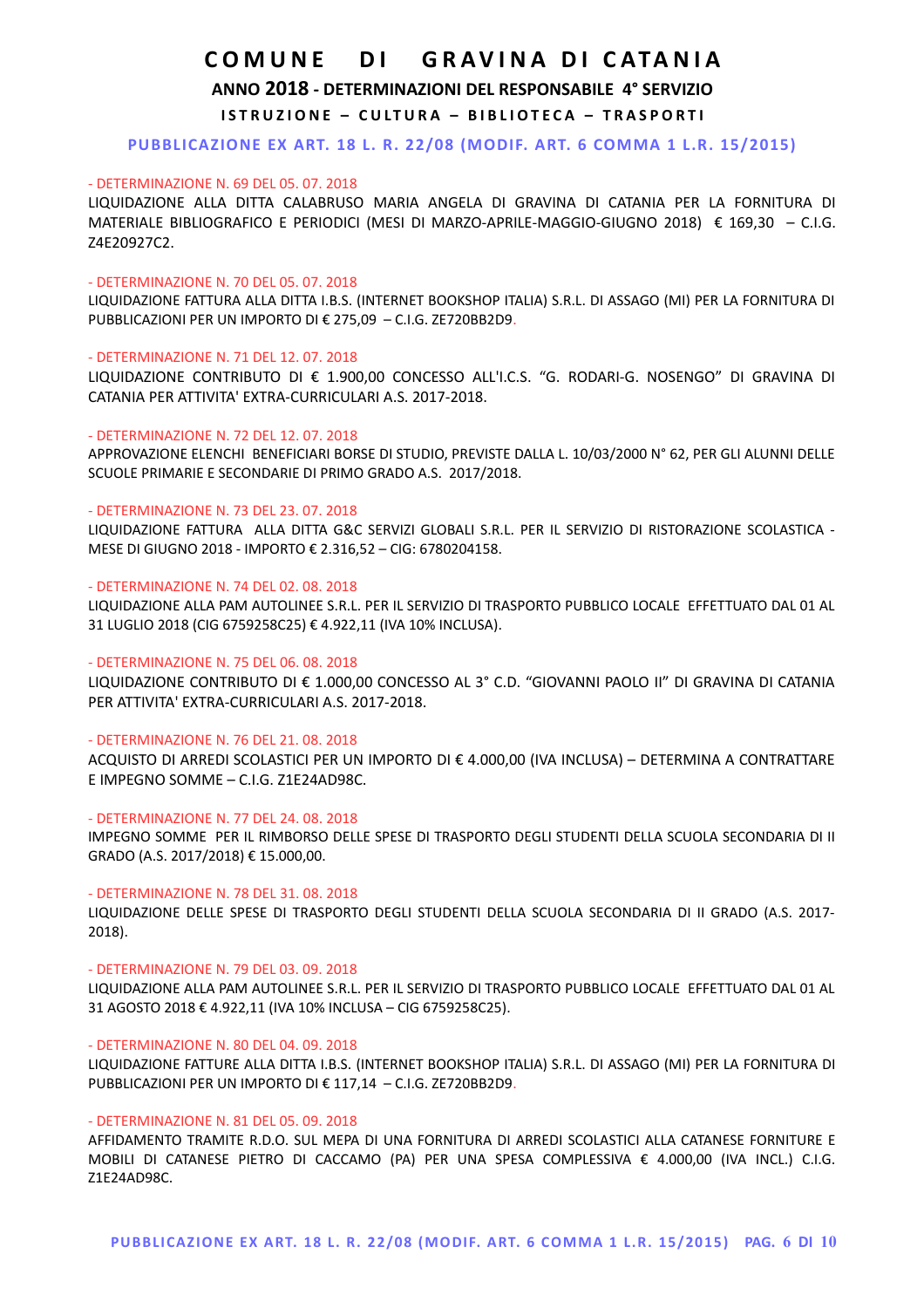## **ANNO 2018 - DETERMINAZIONI DEL RESPONSABILE 4° SERVIZIO**

**ISTRUZIONE - CULTURA - BIBLIOTECA - TRASPORTI** 

## **PUBBLICAZIONE EX ART. 18 L. R. 22/08 (MODIF. ART. 6 COMMA 1 L.R. 15/2015)**

### - DETERMINAZIONE N. 83 DEL 05. 09. 2018

CONCESSIONE DI PATROCINIO GRATUITO CON UTILIZZO DEL LOGO COMUNALE ALL'ASSOCIAZIONE DI VOLONTARIATO AMBIENTE NOSTRUM DI PEDARA (CT) PER LA REALIZZAZIONE DEL PROGETTO "LASCIA UN LIBRO, PRENDI UN LIBRO!", INIZIATIVA PER LA DIVULGAZIONE DEL LIBRO E DELLA LETTURA.

#### - DETERMINAZIONE N. 84 DEL 06. 09. 2018

AFFIDAMENTO DELLA FORNITURA DI MATERIALE BIBLIOGRAFICO E PERIODICI PER LA BIBLIOTECA COMUNALE ALLA CARTOLIBRERIA/EDICOLA CALABRUSO DI CALABRUSO MARIA ANGELA PER UN IMPORTO DI € 500,00 - C.I.G. ZBD24D091C.

## - DETERMINAZIONE N. 85 DEL 11. 09. 2018

LIQUIDAZIONE CONTRIBUTO DI € 995,25 CONCESSO AL 3° C.D. "GIOVANNI PAOLO II" DI GRAVINA DI CATANIA PER ATTIVITA' EXTRA-CURRICULARI A.S. 2017-2018.

#### - DETERMINAZIONE n. 86 del 17. 09. 2018

REVOCA DETERMINAZIONE N. 68/2018; RIDETERMINAZIONE E LIQUIDAZIONE SOMME INCENTIVANTI LA PRODUTTIVITA' INDIVIDUALE DOVUTE PER L'ANNO 2017 AL PERSONALE DEL 4° SERVIZIO.

## - DETERMINAZIONE N. 87 DEL 18. 09. 2018

AFFIDAMENTO DIRETTO DELLA FORNITURA DI MATERIALE BIBLIOGRAFICO PER LA BIBLIOTECA COMUNALE A INTERNET BOOKSHOP ITALIA S.R.L. DI ASSAGO (MI) PER UN IMPORTO DI € 990,00 - C.I.G. Z6D24DDEDC.

## - DETERMINAZIONE N. 88 DEL 18. 09. 2018

AFFIDAMENTO DELLA FORNITURA DI CEDOLE LIBRARIE A GRAFICHE ZAPPALA' S.N.C. DI BELPASSO PER L'IMPORTO COMPLESSIVO DI € 187,88 - C.I.G. ZB124F5519.

## - DETERMINAZIONE N. 89 DEL 24. 09. 2018

LIQUIDAZIONE FATTURA ALLA DITTA TEC S.R.L. PER IL NOLEGGIO DI UNA FOTOCOPIATRICE MULTIFUNZIONE. PERIODO III TRIMESTRE 2018 - € 325,74 – C.I.G. ZA1213ECA8.

### - DETERMINAZIONE N. 90 DEL 28. 09. 2018

CONCESSIONE CONTRIBUTO ECONOMICO DI € 1.000,00 ALLA PARROCCHIA SANT'ANTONIO DI PADOVA PER I FESTEGGIAMENTI GIUBILARI IN ONORE DELLA MADONNA DEL ROSARIO, CHE SI SVOLGERANNO DAL 30 SETTEMBRE AL 31 OTTOBRE 2018, NEL PRIMO CENTENARIO DI RIEDIFICAZIONE DELLA CHIESA DEDICATA ALLA MADONNA.

#### - DETERMINAZIONE N. 91 DEL 02. 10. 2018

LIQUIDAZIONE ALLA PAM AUTOLINEE S.R.L. PER IL SERVIZIO DI TRASPORTO PUBBLICO LOCALE EFFETTUATO DAL 1° AL 30 SETTEMBRE 2018 € 5.142,75, IVA 10% INCL.

#### - DETERMINAZIONE N. 92 DEL 03. 10. 2018

LIQUIDAZIONE ALL'EDICOLA DITTA CALABRUSO MARIA ANGELA DI GRAVINA DI CATANIA PER LA FORNITURA DI MATERIALE BIBLIOGRAFICO E PERIODICI (MESI DI LUGLIO - AGOSTO – SETTEMBRE 2018) € 226,90 - C.I.G. Z4E20927C2 E ZBD24D091C

#### - DETERMINAZIONE N. 93 DEL 09. 10. 2018

LIQUIDAZIONE FATTURA ALLA DITTA G & C SERVIZI GLOBALI S R L PER IL SERVIZIO DI RISTORAZIONE SCOLASTICA ; MESE DI SETTEMBRE 2018 ; IMPORTO E. 901,25 ; CIG 6780204158 .

## - DETERMINAZIONE N. 94 DEL 11. 10. 2018

LIQUIDAZIONE FATTURA ALLA DITTA INTERNET BOOKSHOP ITALIA S.R.L. DI ASSAGO (MI) PER LA FORNITURA DI PUBBLICAZIONI PER UN IMPORTO DI € 101,25 – C.I.G. Z6D24DDEDC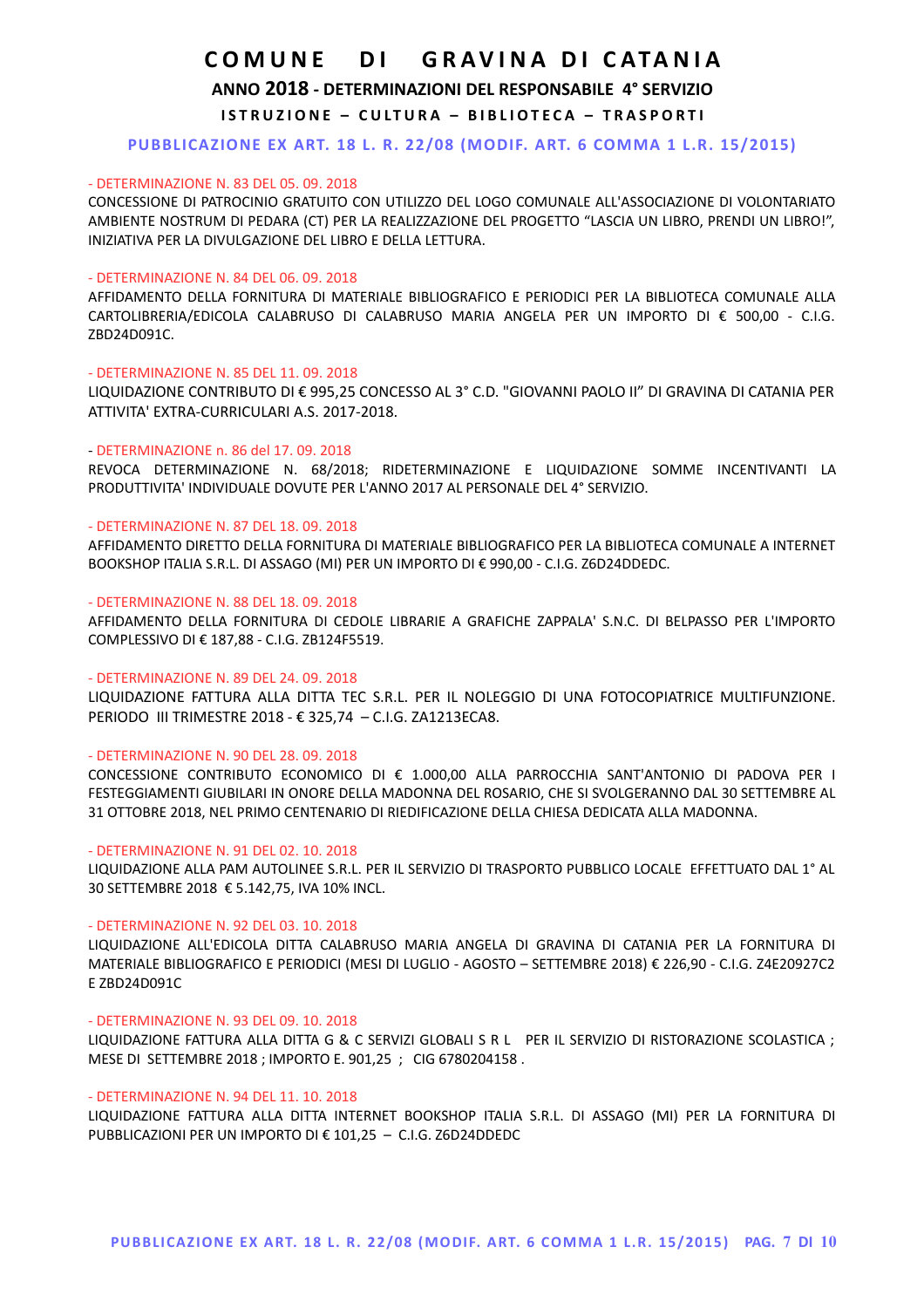## **ANNO 2018 - DETERMINAZIONI DEL RESPONSABILE 4° SERVIZIO**

**ISTRUZIONE - CULTURA - BIBLIOTECA - TRASPORTI** 

## **PUBBLICAZIONE EX ART. 18 L. R. 22/08 (MODIF. ART. 6 COMMA 1 L.R. 15/2015)**

#### - DETERMINAZIONE N. 95 DEL 11. 10. 2018

LIQUIDAZIONE CONTRIBUTO ALLE FAMIGLIE DI BAMBINI E BAMBINE DELLE CLASSI PRIMAVERA E DELL'INFANZIA PER IL PARZIALE RECUPERO DELLE SPESE SOSTENUTE NELL'A.S. 2017-2018 – DECRETO LGS. 65/2017 E DELIBERA DI G.C. N. 41/2018.

#### - DETERMINAZIONE N. 96 DEL 12. 10. 2018

CONCESSIONE PATROCINIO GRATUITO CON UTILIZZO DEL LOGO COMUNALE E DEI LOCALI DELLA BIBLIOTECA COMUNALE ALL'ASSOCIAZIONE ITALIANA BIBLIOTECHE (A.I.B.) PER ASSEMBLEA GENERALE SOCI AIB [SEZ. SICILIA] E CORSO " KAMISHIBAI E SILENT BOOK " .

### - DETERMINAZIONE N. 97 DEL 29. 10. 2018

LIQUIDAZIONE ALLA DITTA CATANESE PIETRO DI CACCAMO (PA) PER LA FORNITURA DI ARREDI SCOLASTICI - € 3.997,94 (IVA INCL.) C.I.G. Z1E24AD98C

## - DETERMINAZIONE N. 98 DEL 30. 10. 2018

AFFIDAMENTO TRAMITE MEPA (R.D.O. N. 2083265) DELLA FORNITURA DI MATERIALE DI CANCELLERIA ALLA DITTA CARTOIDEE DI CULTRARO VASTA GIUSEPPE PER UN IMPORTO DI € 1.050,55 (OLTRE IVA) C.I.G. ZB22540D4E

### - DETERMINAZIONE N. 99 DEL 05/11/2018

 LIQUIDAZIONE ALLA PAM AUTOLINEE S.R.L. PER IL SERVIZIO DI TRASPORTO PUBBLICO LOCALE EFFETTUATO DAL 1° AL 31 OTTOBRE 2018 € 5.295,90 (IVA 10% INCL.)

#### - DETERMINAZIONE N. 100 DEL 07/11/2018

LIQUIDAZIONE FATTURA ALLA DITTA INTERNET BOOKSHOP ITALIA S.R.L. DI ASSAGO (MI) PER LA FORNITURA DI PUBBLICAZIONI PER UN IMPORTO DI € 118,31 – C.I.G. Z6D24DDEDC

## - DETERMINAZIONE N. 101 DEL 08/11/2018

LIQUIDAZIONE CONTRIBUTO DI EURO MILLE CONCESSO ALL'I.C. "G. TOMASI DI LAMPEDUSA" DI GRAVINA DI CATANIA PER LE ATTIVITÀ EXTRA-CURRICULARI A.S. 2017/2018

#### - DETERMINAZIONE N. 102 DEL 12/11/2018

LIQUIDAZIONE FATTURE ALLE LIBRERIE PER LA FORNITURA DI LIBRI AGLI ALUNNI AVENTI DIRITTO CUI SONO STATI EROGATI BUONI LIBRO ORDINARI NELL'ANNO 2018-2019, PER L'IMPORTO TOTALE DI EURO 1.611,36

#### - DETERMINAZIONE N. 103 DEL 13/11/2018

LIQUIDAZIONE FATTURE ALLE LIBRERIE PER LA FORNITURA DI LIBRI AGLI ALUNNI AVENTI DIRITTO CUI SONO STATI EROGATI BUONI LIBRO ORDINARI NELL'ANNO 2018-2019, PER L'IMPORTO TOTALE DI EURO 2.024,58

#### - DETERMINAZIONE N. 104 DEL 26/11/2018

LIQUIDAZIONE FATTURE ALLE LIBRERIE PER LA FORNITURA DI LIBRI AGLI ALUNNI AVENTI DIRITTO CUI SONO STATI EROGATI BUONI LIBRO ORDINARI NELL'ANNO 2018-2019, PER L'IMPORTO TOTALE DI EURO 1.611,38

#### - DETERMINAZIONE N. 106 DEL 27/11/2018

INTERVENTI DI MANUTENZIONE STRAORDINARIA FINALIZZATI ALL'AGIBILITÀ CON RELATIVA CERTIFICAZIONE ANTINCENDIO DEL TEATRO A. MUSCO – AFFIDAMENTO PER LA SOSTITUZIONE DI TESSUTI DI SALA CON MATERIALE IGNIFUGO CERTIFICATO PER UN IMPORTO DI € 23.000,00 (OLTRE IVA) – DETERMINA A CONTRATTARE E IMPEGNO SOMME – CPV : 39560000-5 ; C.I.G. Z9625FBB0D

#### - DETERMINAZIONE N. 107 DEL 30/11/2018

AFFIDAMENTO DELLA FORNITURA DI N° 5.000 ETICHETTE ADESIVE PER LA BIBLIOTECA COM.LE A ITALGRAFICA S.R.L.S. DI ACI S. ANTONIO (CT) PER UN IMPORTO DI € 103,70 IVA INCLUSA – C.I.G. Z5C2608806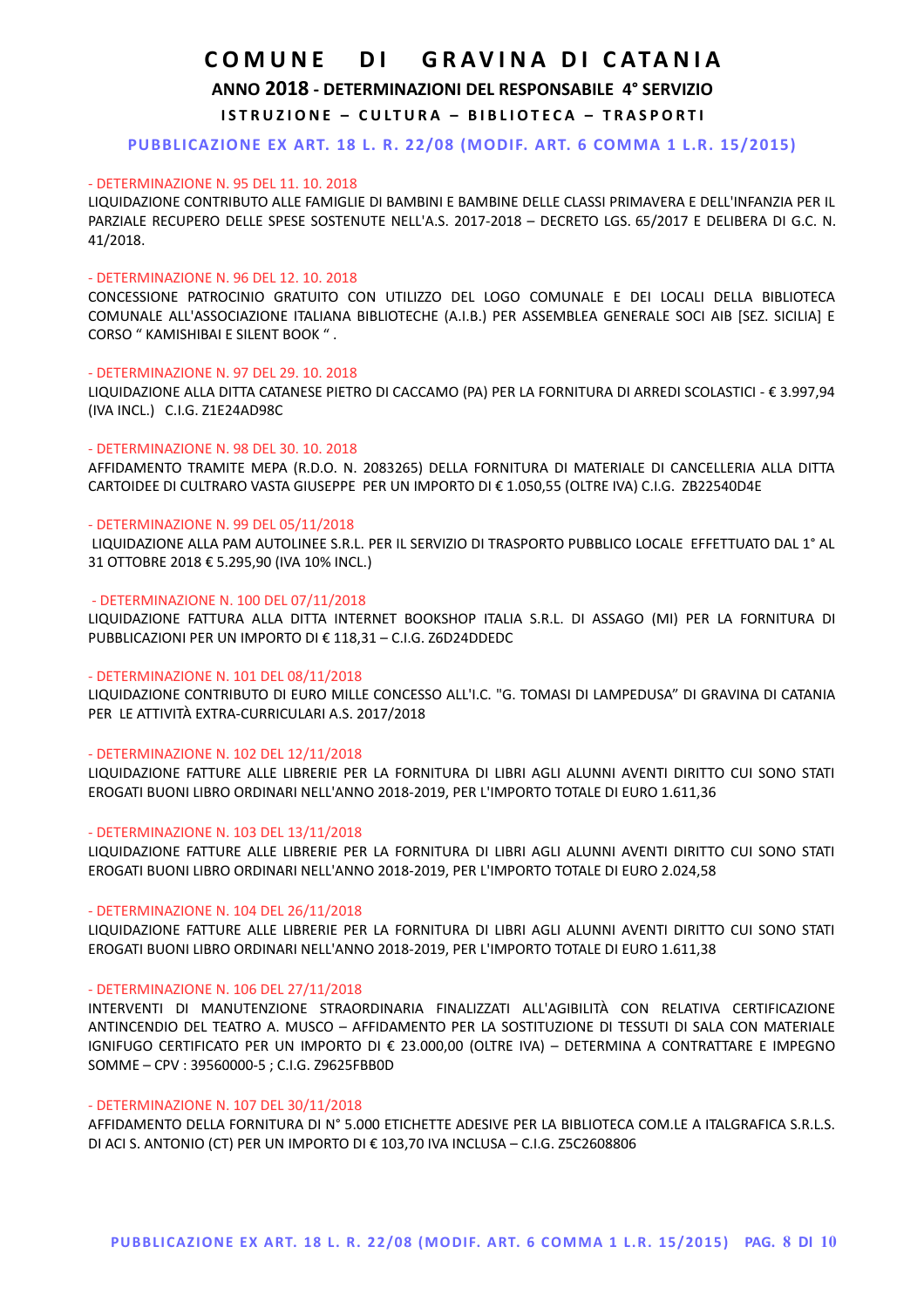**ANNO 2018 - DETERMINAZIONI DEL RESPONSABILE 4° SERVIZIO**

**ISTRUZIONE - CULTURA - BIBLIOTECA - TRASPORTI** 

**PUBBLICAZIONE EX ART. 18 L. R. 22/08 (MODIF. ART. 6 COMMA 1 L.R. 15/2015)**

## - DETERMINAZIONE N. 108 DEL 03/12/2018

LIQUIDAZIONE ALLA DITTA GRAFICHE ZAPPALÁ S.N.C. DI BELPASSO (CT) PER € 187,88 (IVA INCLUSA) PER LA FORNITURA DI 700 CEDOLE LIBRARIE PERSONALIZZATE C.I.G. ZB124F5519

## - DETERMINAZIONE N. 109 DEL 03/12/2018

FORNITURA GRATUITA DEI LIBRI DI TESTO AGLI STUDENTI DELLE FAMIGLIE RESIDENTI PER L'ANNO SCOLASTICO 2016/2017 AI SENSI DELLA L. 448/98. IMPEGNO SOMME

## - DETERMINAZIONE N. 110 DEL 03/12/2018

LIQUIDAZIONE FATTURA ALLA DITTA G & C SERVIZI GLOBALI S R L PER IL SERVIZIO DI RISTORAZIONE SCOLASTICA ; MESE DI OTTOBRE 2018; IMPORTO EURO 11.212,49; C.I.G. 6780204158

## - DETERMINAZIONE N. 111 DEL 05/12/2018

LIQUIDAZIONE ALLA PAM AUTOLINEE S.R.L. PER IL SERVIZIO DI TRASPORTO PUBBLICO LOCALE EFFETTUATO DAL 1° AL 30 NOVEMBRE 2018 € 5.099,76 (IVA 10% INCL.)

## - DETERMINAZIONE N. 112 DEL 05/12/2018

CONCESSIONE DI CONTRIBUTI ORDINARI ANNO 2018 PER L'IMPORTO COMPLESSIVO DI € 10.000,00 ALLE ASSOCIAZIONI "GRAVINA ARTE" E "FRATERNITA DI MISERICORDIA"

## - DETERMINAZIONE N. 113 DEL 05/12/2018

CONCESSIONE CONTRIBUTI ALLE SCUOLE PUBBLICHE GRAVINESI PER LA REALIZZAZIONE DI ATTIVITÀ EXTRACURRICULARI A. S. 2018/2019

## - DETERMINAZIONE N. 114 DEL 06/12/2018

LIQUIDAZIONE FATTURA ALLA DITTA INTERNET BOOKSHOP ITALIA S.R.L. DI ASSAGO (MI) PER LA FORNITURA DI PUBBLICAZIONI PER UN IMPORTO DI € 89,67 – C.I.G. Z6D24DDEDC

### - DETERMINAZIONE N. 115 DEL 06/12/2018

IMPEGNO SOMMA PER LA EMISSIONE DEI BUONI LIBRO DESTINATI PER GLI ALUNNI DELLE SCUOLE SECONDARIE DI PRIMO GRADO (MEDIE) ANNO SCOLASTICO 2017/2018

### - DETERMINAZIONE N. 116 DEL 06/12/2018

CONCESSIONE DI CONTRIBUTI PER L'IMPORTO COMPLESSIVO DI € 17.500,00 ALLE PARROCCHIE GRAVINESI SANT'ANTONIO, SAN PAOLO E SAN BERNARDO ED ALL'INIZIATIVA "VIA DEI CORTI – FESTIVAL...CINEMA BREVE 2018"

### - DETERMINAZIONE N. 117 DEL 06/12/2018

AFFIDAMENTO DELLA FORNITURA DI MATERIALE ELETTRICO VARIO PER IL 4° SERVIZIO ALLA DITTA COLOR POINT DI CARUSO FRANCESCO S.R.L.S. PER UN IMPORTO DI € 80,00 IVA INCLUSA C.I.G. Z1D2620036

### - DETERMINAZIONE N. 118 DEL 10/12/2018

AFFIDAMENTO ALL'ASSOCIAZIONE "IL GIARDINO DI SICILIA", DI CATANIA, DELLA REALIZZAZIONE DEL PROGETTO "L'AULA DI ECOLOGIA ALL'APERTO..."- PER COMPLESSIVI DUE MODULI, COSTO € 2.400,00 – CIG Z94263532C

### - DETERMINAZIONE N. 119 DEL 11/12/2018

BILANCIO PARTECIPATO: REALIZZAZIONE ATTIVITÀ DI CUI ALLA DELIBERAZIONE DI C.C. N. 71/2018 E AFFIDAMENTO ALL'ASSOCIAZIONE "ASD JUNIOR CATANIA" DI GRAVINA DI CATANIA, DELLA REALIZZAZIONE DEL PROGETTO "AVVIAMENTO ALLO SPORT" – PER COMPLESSIVI € 7.000,00 – CIG Z3926398C5

### - DETERMINAZIONE N. 120 DEL 11/12/2018

LIQUIDAZIONE SOMME PER RIMBORSO ABBONAMENTI SCOLASTICI A.S. 2017/2018 .